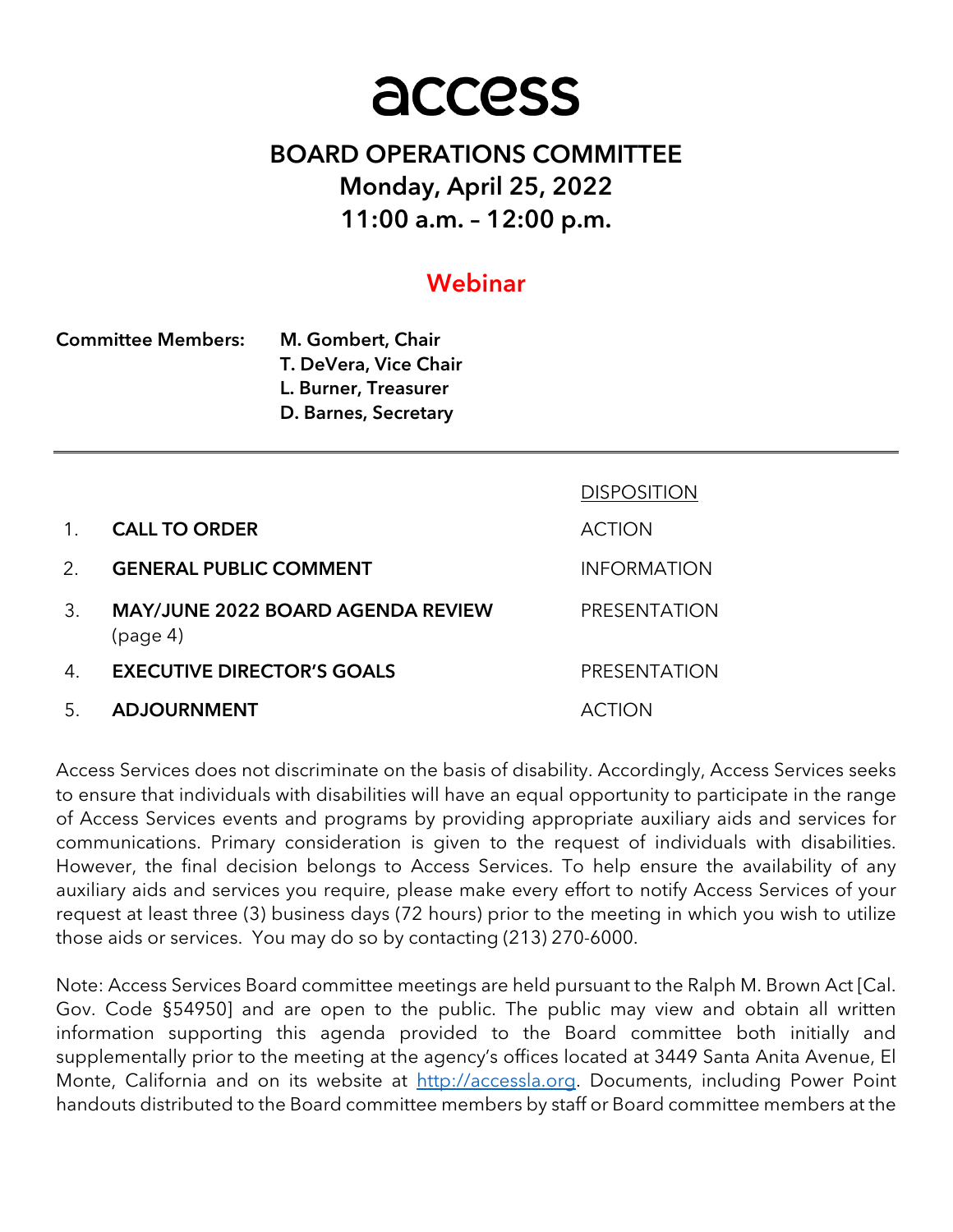meeting, will simultaneously be made available to the public. Three opportunities are available for the public to address the Board committee during a Board committee meeting: (1) before closed session regarding matters to be discussed in closed session, (2) before a specific agendized item is debated and voted upon regarding that item and (3) general public comment. The exercise of the right to address the Board committee is subject to restriction as to time and appropriate decorum. All persons wishing to make public comment must fill out a goldenrod Public Comment Form and submit it to the Secretary of the Board. Public comment is generally limited to three (3) minutes per speaker and the total time available for public comment may be limited at the discretion of the Chairperson. Persons whose speech is impaired such that they are unable to address the Board at a normal rate of speed may request an accommodation of a limited amount of additional time from the Chair but only by checking the appropriate box on the Public Comment Form. Granting such an accommodation is at the discretion of the Chair. The Board committee will not and cannot respond during the meeting to matters raised under general public comment. Pursuant to provisions of the Brown Act governing these proceedings, no discussion or action may be taken on these matters unless they are listed on the agenda, or unless certain emergency or special circumstances exist. However, the Board committee may direct staff to investigate and/or schedule certain matters for consideration at a future Board committee meeting and the staff may respond to all public comments in writing prior to the next Board committee meeting.

Alternative accessible formats are available upon request.

## \*NOTE

## NOTICE OF ALTERNATIVE PUBLIC COMMENT PROCEDURES

Pursuant to temporary revised Brown Act requirements, Board committee members will be participating via webinar. The public may submit written comments on any item on the agenda - 1) through email by addressing it to - board@accessla.org or 2) via US Postal mail by addressing it to - Access Services Board Comments, PO Box 5728, El Monte CA 91734. Please include your name, item number and comments in the correspondence. Comments must be submitted/received no later than 9:00 am on Monday, April 25, 2022 so they can be read into the record as appropriate.

The public may also participate via the Zoom webinar link, or by teleconference. Please review the procedures to do so as follows –

How to Provide Public Comment in a Board Meeting via Zoom

Online

- 1. Click the Zoom link for the meeting you wish to join. Meeting information can be found at: https://accessla.org/news\_and\_events/agendas.html. Make sure to use a current, up-to-date browser: Chrome 30+, Firefox 27+, Microsoft Edge 12+, or Safari 7+. Certain functionality may be disabled in older browsers including Internet Explorer. You may also use this direct link https://us06web.zoom.us/j/89021238000
- 2. Enter an email address and your name. Your name will be visible online while you are speaking.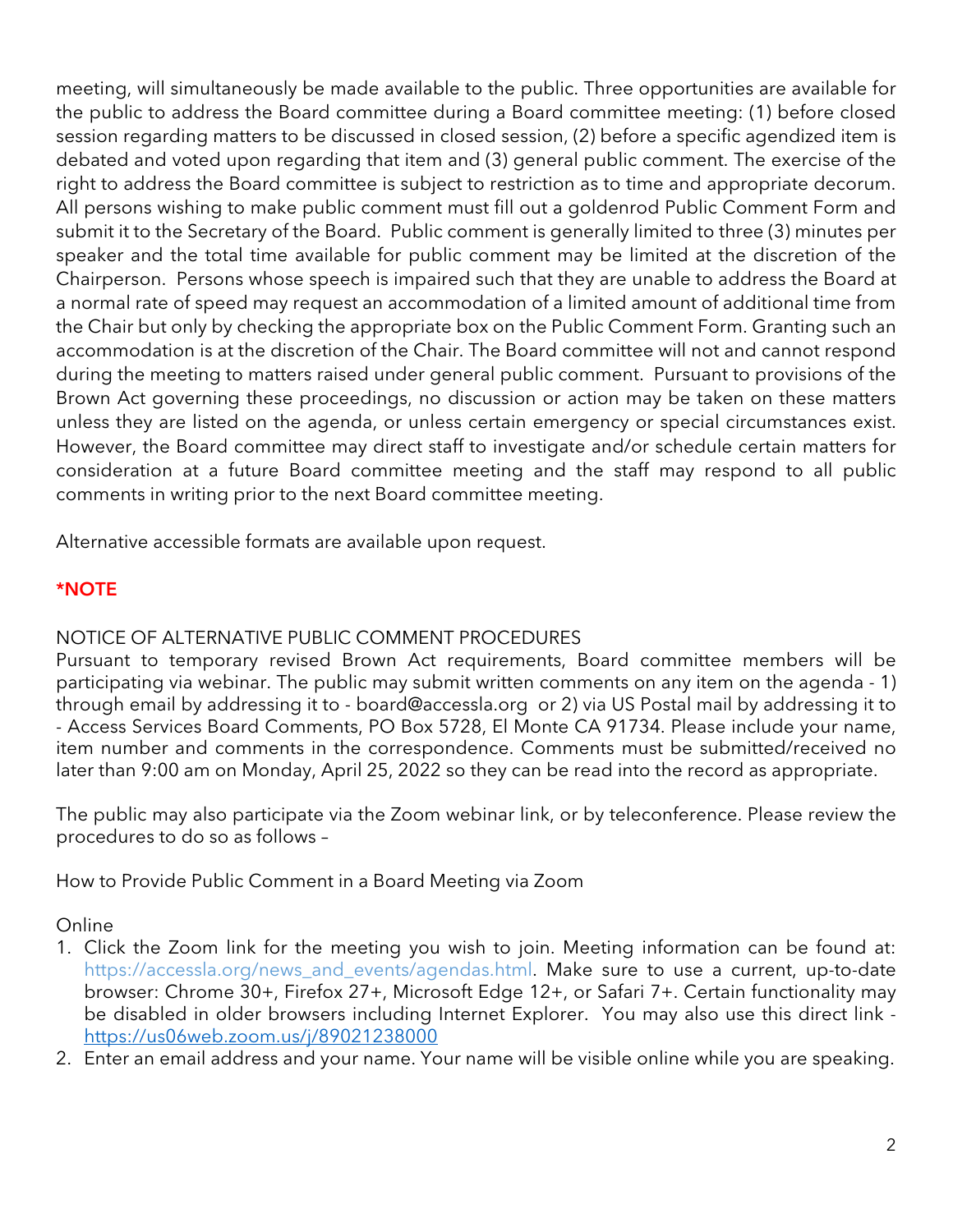- 3. When the Committee Chair calls for the item on which you wish to speak, click on "raise hand." Speakers will be notified shortly before they are called to speak. Mute all other audio before speaking. Using multiple devices can cause an audio feedback.
- 4. Please note that the "Chat" feature is not enabled during the meeting for general public attendees. If you cannot use the "raise hand" feature, then please submit a written comment as outlined above.
- 5. When called, please limit your remarks to three minutes. An audio signal will sound at the threeminute mark and the Chair will have the discretion to mute you at any point after that. After the comment has been given, the microphone for the speaker's Zoom profile will be muted.

Note: Members of the public will not be shown on video.

By phone

- 1. Call the Zoom phone number and enter the webinar ID for the meeting you wish to join. Meeting information can be found at: https://accessla.org/news\_and\_events/agendas.html
- 2. You can also call in using the following information –
- 3. Dial (for higher quality, dial a number based on your current location): US: +1 669 900 6833 or +1 253 215 8782 or +1 346 248 7799 or +1 301 715 8592 or +1 312 626 6799 or +1 929 205 6099 or 833 548 0276 (Toll Free) or 833 548 0282 (Toll Free) or 877 853 5247 (Toll Free) or 888 788 0099 (Toll Free) Webinar ID: 890 2123 8000
- 4. When the Committee Chair calls for the item on which you wish to speak, press \*9 to raise a hand. Speakers will be notified shortly before they are called to speak. Speakers will be called by the last four digits of their phone number. Please note that phone numbers in their entirety will be visible online while speakers are speaking.
- 5. If you cannot use the "raise hand" feature, the please submit a written comment as outlined above.
- 6. When called, please state your name and limit your remarks to three minutes. An audio signal will sound at the three-minute mark and the Chair will have the discretion to mute you at any point after that. After the comment has been given, the microphone for the speaker's Zoom profile will be muted.